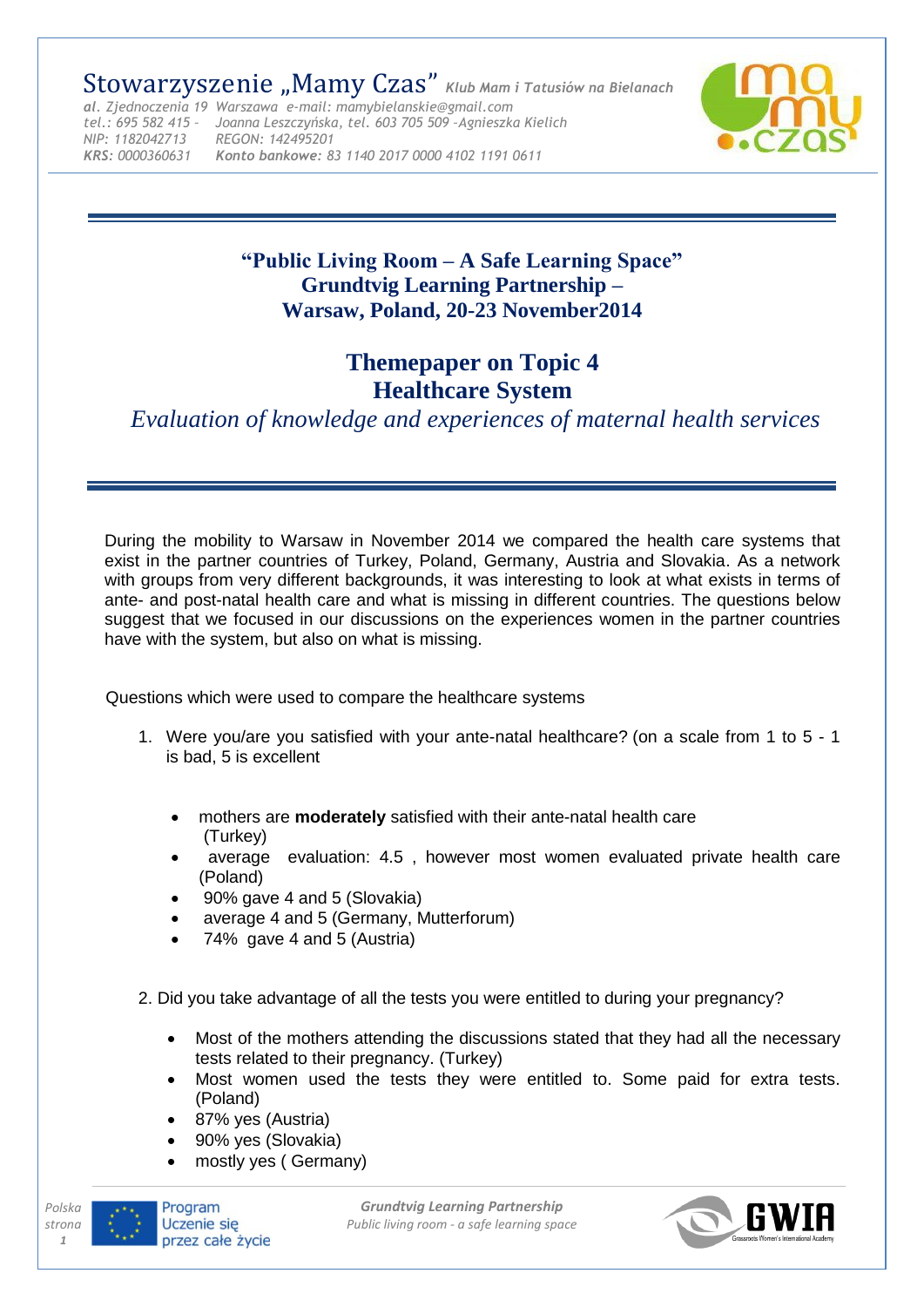

3. Did the care you received during labour and shortly afterwards meet your expectations? What was missing? What surprised you?

- Mothers stated that in general they do not face any problems in Private Hospitals. On the other hand, in government hospitals they do not find the services satisfactory. They complained about the attitude and the behaviors of the health personnel. They think that health personnel should be more kind and concerned about the patients situation (Turkey)
- Most women evaluated state hospitals quite highly. Giving birth in private hospitals is rather unavailable for most Polish women. Some criticized lack of individual approach by doctors/midwives (Poland)
- Well organized delivery teams in hospitals. Things to improve: having the same staff during labour, more transparent information, more respect for mothers, family rooms where fathers can stay as well, providing clear explanation without intimidating mothers (Germany)
- Women who have private insurance get own midwife, a single room. Criticism: inhuman treatment by hospital staff, not enough staff, too little information about health status, breastfeeding and babycare, painful examinations (Slovakia)
- 53 % not satisfied, 40% satisfied. What was missing- willingness to help from staff, individual approach, breastfeeding advice, enough staff to provide support. What surprised you- nice facilities help from neonatal nurses who were ready to help. (Austria)

4. Did your post-natal care include a midwife, a breastfeeding advisor or other specialists like a psychologist or gynecologist? Did you require them or was it standard care? Were you satisfied with those services?

- Mothers stated that post-natal care including midwives, breastfeeding advisors or other specialists like a psychologist are usually given only in private hospitals. They added that the health centers only call for follow up of the child. However, most of the mothers are pleased with midwifes or gynecologists and indicated that they received much support (Turkey)
- All women questioned received support from a midwife. Community midwifes in Poland have to visit new mums 4-6 times after birth, however it does not always happen. Usually they visit women with some problems. Some women had breastfeeding counseling, but a private one. No one received help from a psychologist (Poland)
- Support from midwives is a standard in Germany, but the demand for them is higher than the supply. It is not always possible to get a quick appointment with a specialist (Germany)
- It depends on maternity hospital- state or private. Everything above standard care is paid. Breastfeeding advisor is only available when you ask for them. Mothers often



*Polska strona 2*

*Grundtvig Learning Partnership Public living room - a safe learning space*

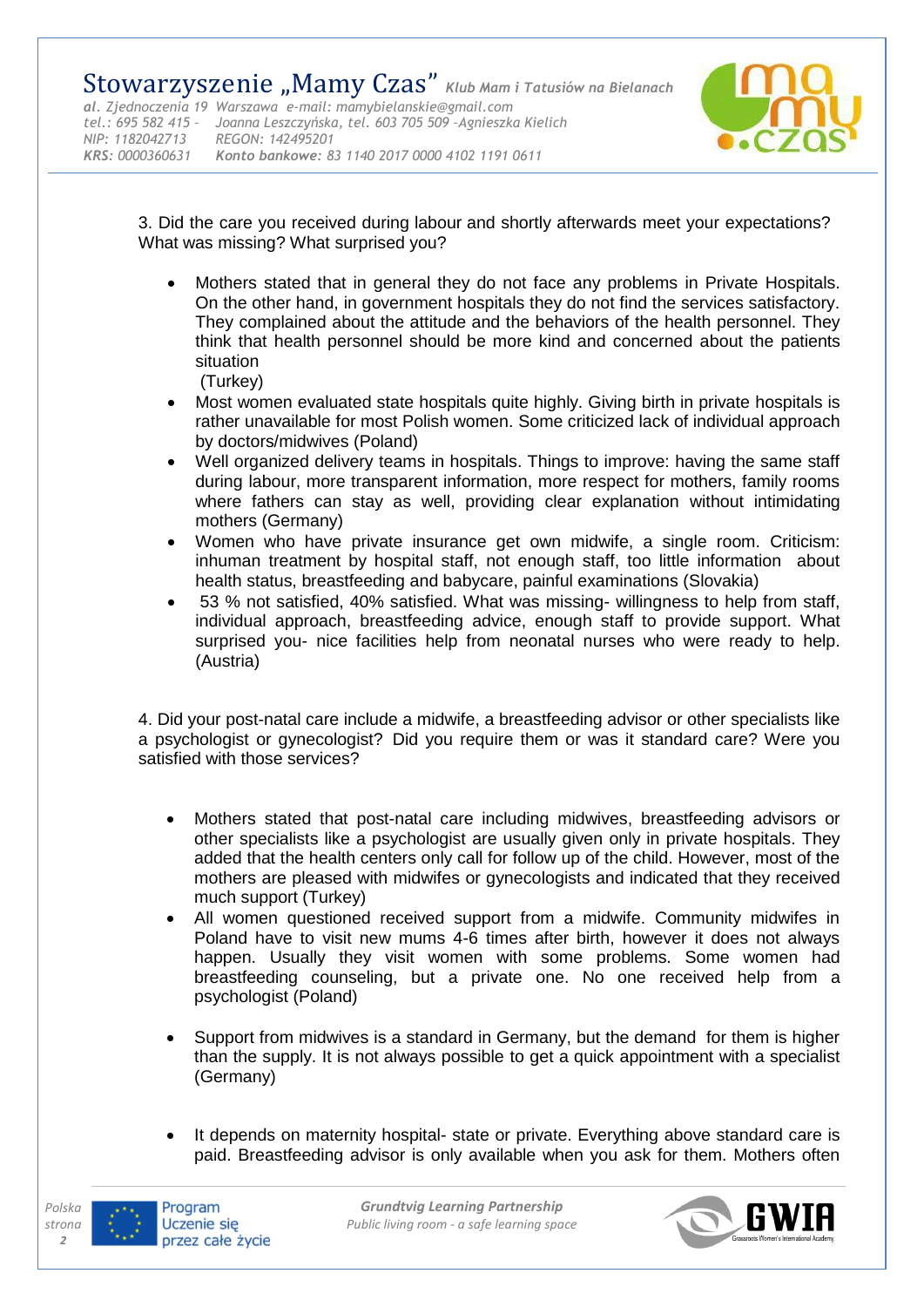Stowarzyszenie "Mamy Czas" Klub Mam i Tatusiów na Bielanach *al. Zjednoczenia 19 Warszawa e-mail: mamybielanskie@gmail.com tel.: 695 582 415 – Joanna Leszczyńska, tel. 603 705 509 –Agnieszka Kielich NIP: 1182042713 REGON: 142495201 KRS: 0000360631 Konto bankowe: 83 1140 2017 0000 4102 1191 0611*



do not know what is standard care, what they are entitled to. Gynecologist is present only when needed. If you have private insurance you have specialists included. Otherwise, you have to request a midwife, breastfeeding advisor or other specialists (Slovakia)

5. What kind of care, in your opinion, was missing? What would you change in the mother and baby healthcare system?

Shortcomings: Information

**Hygiene** 

Courtesy and understanding

Mothers indicated that, during pregnancy, they would like to have health services form specialized doctors not from the midwives ( Turkey)

- More empathy and understanding from staff, better access to information about available post-natal support, (Poland)
- A comprehensive approach to post-natal care is missing, different midwives have different opinions which is confusing ,ante-natal classes should be of the same quality, time management in hospitals is bad (Germany)
- Missing: breastfeeding advisor, psychological support, recovery gymnasctics ,support at home after ambulant birth. consultancy , especially after birth in hospital, breastfeeding advice in hospital, services- how to care for the baby properly, psychiatric care for mothers who suffer from post-natal depression. What could be changed: more information and networking about ambulant birth, more expert staff, home visits by midwives, better support for premature babies and their parents ( cosleeping) – (Slovakia)

6. In your opinion, is the paediatric and specialist baby care sufficient in your country? What could be changed? What is missing?

- Mothers indicated that they do not know much about the pediatric and specialist baby care services in the country. They stated that this information is usually given in private hospitals; but they highlighted that they receive some of this information with the help of the trainings they received in the mother centers ( Turkey)
- Most women have very poor opinion about pediatric care. They complained that it is hard to get an appointment with a specialist, and that doctors give contradictory advice ( Poland)
- It is sufficient but could be improved, you have to take your own initiative and choose the right doctors (Slovakia)